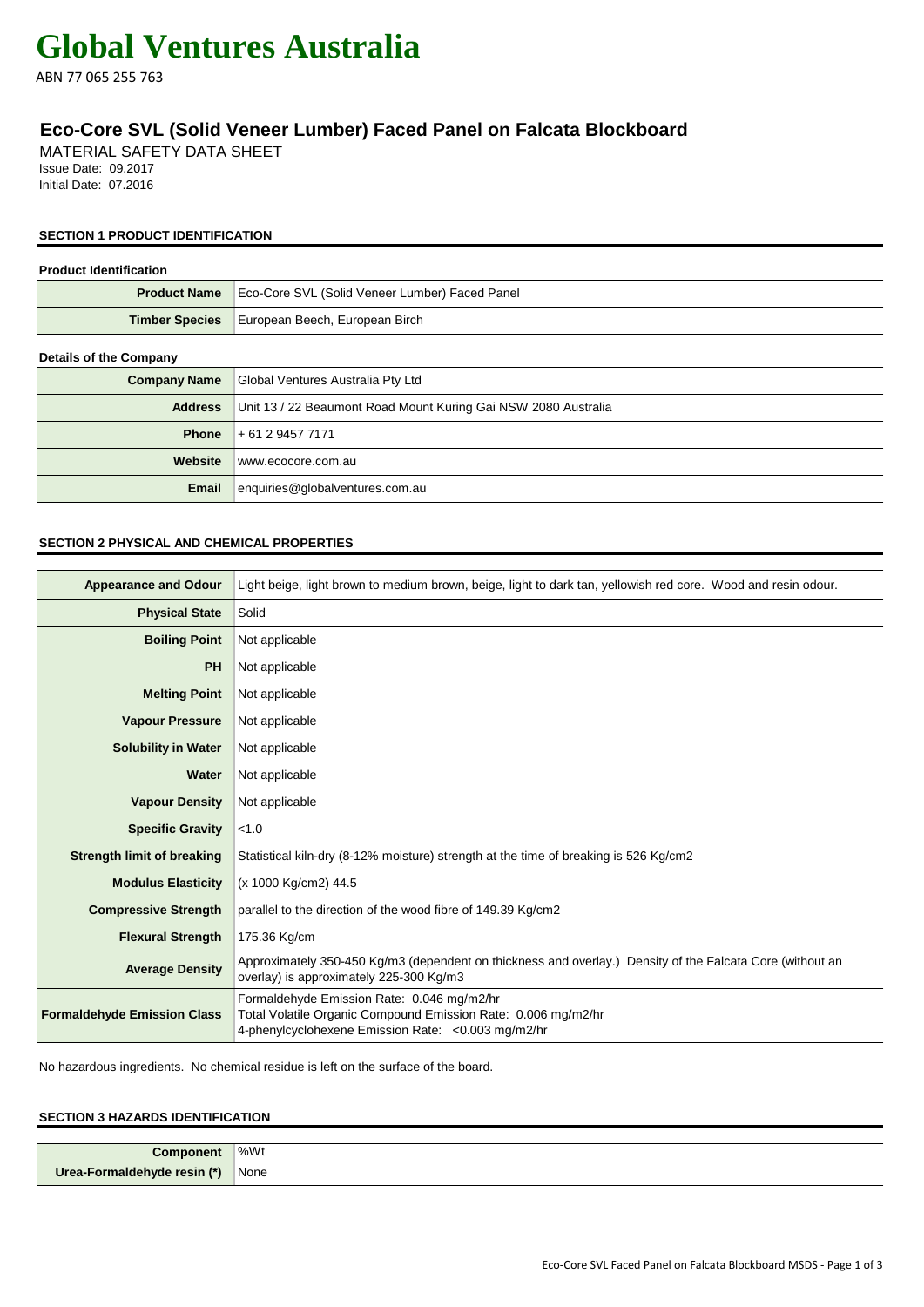# **Global Ventures Australia**

ABN 77 065 255 763

#### **Potential Health Effects**

| <b>Formaldehyde Emission Class</b> | Formaldehyde Emission Rate: 0.046 mg/m2/hr<br>Total Volatile Organic Compound Emission Rate: 0.006 mg/m2/hr<br>4-phenylcyclohexene Emission Rate: < 0.003 mg/m2/hr                        |
|------------------------------------|-------------------------------------------------------------------------------------------------------------------------------------------------------------------------------------------|
| <b>Inhalation</b>                  | Dust may cause nasal dryness, irritation and coughing.                                                                                                                                    |
| Eye Contact                        | Dust can cause mechanical irritation.                                                                                                                                                     |
| <b>Skin Contact</b>                | Dust may evoke allergic contact dermatitis in sensitized individuals. If an allergy pre-exists or develops, it may be<br>necessary to remove the sensitized worker from further exposure. |
| Ingestion                          | Not applicable under normal conditions of use                                                                                                                                             |

**According to present law, the product is not hazardous. Formaldehyde emissions and wood dust produced by further fabrication may be hazardous. User must adjust machinery according to present law.**

# **SECTION 4 FIRST AID MEASURES**

| <b>Inhalation</b>   | Remove to fresh air. If persistent irritation, severe coughing or breathing difficulty occurs, seek medical attention.                            |
|---------------------|---------------------------------------------------------------------------------------------------------------------------------------------------|
| <b>Eye Contact</b>  | Remove contact lenses. Flush eyes, including under eyelids, with substantial amounts of water. If irritation persists,<br>seek medical attention. |
| <b>Skin Contact</b> | Wash affected areas with soap and water. If rash or persistent irritation or dermatitis occurs, seek medical attention.                           |
| <b>Ingestion</b>    | Not applicable under normal conditions of use                                                                                                     |

## **SECTION 5 FIRE FIGHTING MEASURES**

|                                            | <b>Flash Point</b> information pending fire test                     |
|--------------------------------------------|----------------------------------------------------------------------|
|                                            | <b>Explosion Hazard</b> Product does not present an explosion hazard |
|                                            | <b>Fire Extinguishing Media</b> Water, carbon dioxide, foam          |
| <b>Combustion products</b> Non-toxic fumes |                                                                      |
| <b>Auto Ignition Temperature</b>           | information pending fire test                                        |

# **SECTION 6 ACCIDENTAL RELEASE MEASURE**

Not applicable for product in purchased form. Sweep or vacuum dust for recovery on disposal. Dust clean-up and disposal activities should be accomplished in a manner to minimize creation of airborne dust.

#### **SECTION 7 HANDLING AND STORAGE**

| Handling       | Provide adequate ventilation and avoid dusty conditions. Wear protective gloves, glasses and dust mask.                                                                                                                                                                                                                                                                                                                                    |
|----------------|--------------------------------------------------------------------------------------------------------------------------------------------------------------------------------------------------------------------------------------------------------------------------------------------------------------------------------------------------------------------------------------------------------------------------------------------|
| <b>Storage</b> | Should be stored flat in a clean, dry environment away from water/moisture/humidity, dust and should not be<br>subjected to extreme temperatures or direct sunlight. Water spray may be used to wet down dust generated by<br>sawing, sanding or machining to reduce the likelihood of ignition or dispersion of dust into the air. Machinery used<br>in further fabrication must have a dust aspiration system, according to present law. |